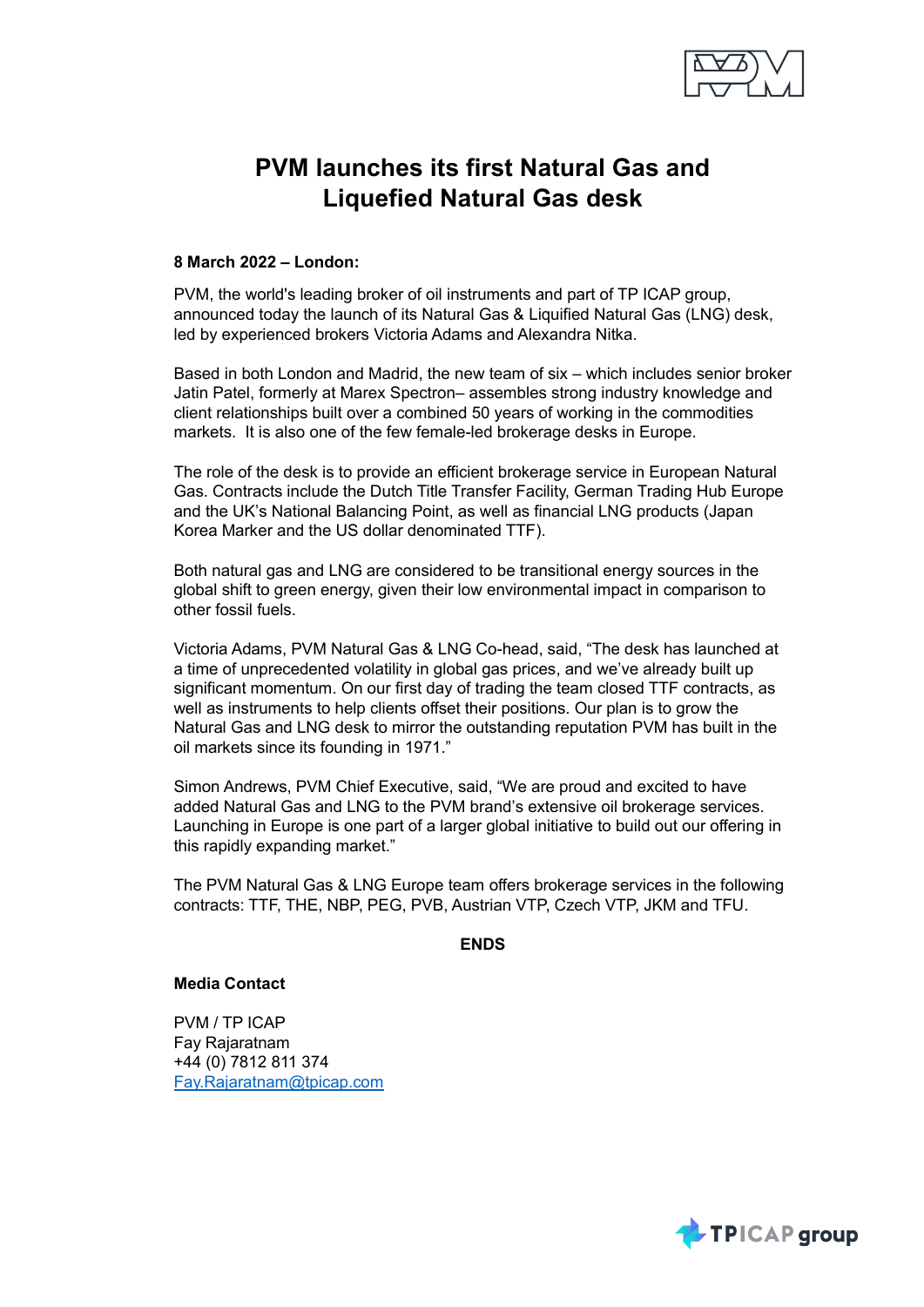### **Business Contact**

Victoria Adams, Co-Desk Head of LNG & Natural Gas [Victoria.Adams@pvm.co.uk](mailto:Victoria.Adams@pvm.co.uk)

Alexandra Nitka, Co-Desk Head of LNG & Natural Gas [Alexandra.Nitka@pvm.co.uk](mailto:Alexandra.Nitka@pvm.co.uk)

#### **About PVM**

PVM, part of TP ICAP group, is the world's leading independent broker of oil instruments. The company was founded in 1971 and has the longest history of any group in the industry as an international crude oil and products broker. Daily turnover averages well in excess of 100 million barrels of Over the counter (OTC) oil derivatives including options and oil futures contracts. The group employs around 140 people globally, including 70 OTC brokers and 14 futures brokers and runs 30 oil desks.

#### **About TP ICAP Group plc**

TP ICAP Group plc is a leading global markets infrastructure and data solutions provider. The Group operates a portfolio of separate and competing brands to deliver intermediary services, contextual insights and intelligence, trade execution, pre- and post-trade services, and data-led solutions. We are formed of four business divisions:

- *Global Broking*: the largest Interdealer Broker in the world operating under the *ICAP and Tullett Prebon* brands servicing clients in Rates, FX, Credit and Equities. We match buyers and sellers, facilitate price discovery, liquidity, execution and risk management*.*
- *Energy & Commodities*: the world's leading OTC energy and commodities broker operating under the *ICAP*, *PVM* and *Tullett Prebon* brands. Active in all major commodities markets including oil, gas, power, renewables, ferrous metals, base metals, precious metals and soft commodities.
- *Agency Execution*: serving the buy side operating under the *Liquidnet* and *COEX Partners* brands. We provide trading services for a broad range of asset classes, serving a sophisticated client base of asset managers, asset owners and hedge funds.
- *Parameta Solutions*: formed of two businesses Data & Analytics (D&A) and Post Trade Solutions. D&A is the world leader in providing of scarce, neutral OTC data. Consequently, it is well placed to offer unbiased data products and solutions that facilitate trading, enhance transparency, reduce risk, improve operational efficiency and a broad range of risk management solutions. Post Trade Solutions provides pure electronic services focused on resetting, compression and repo.

#### [www.tpicap.com](http://www.tpicap.com/)

*This communication provided by TP ICAP plc and/or one of its group companies ("TP ICAP") and all information contained in or attached to it including, but not limited to market prices/levels and market commentary, (the "Information") is for informational purposes only, is confidential and may be legally privileged. All intellectual property rights in the Information are, and shall remain, the property of TP ICAP. The Information is subject to TP*